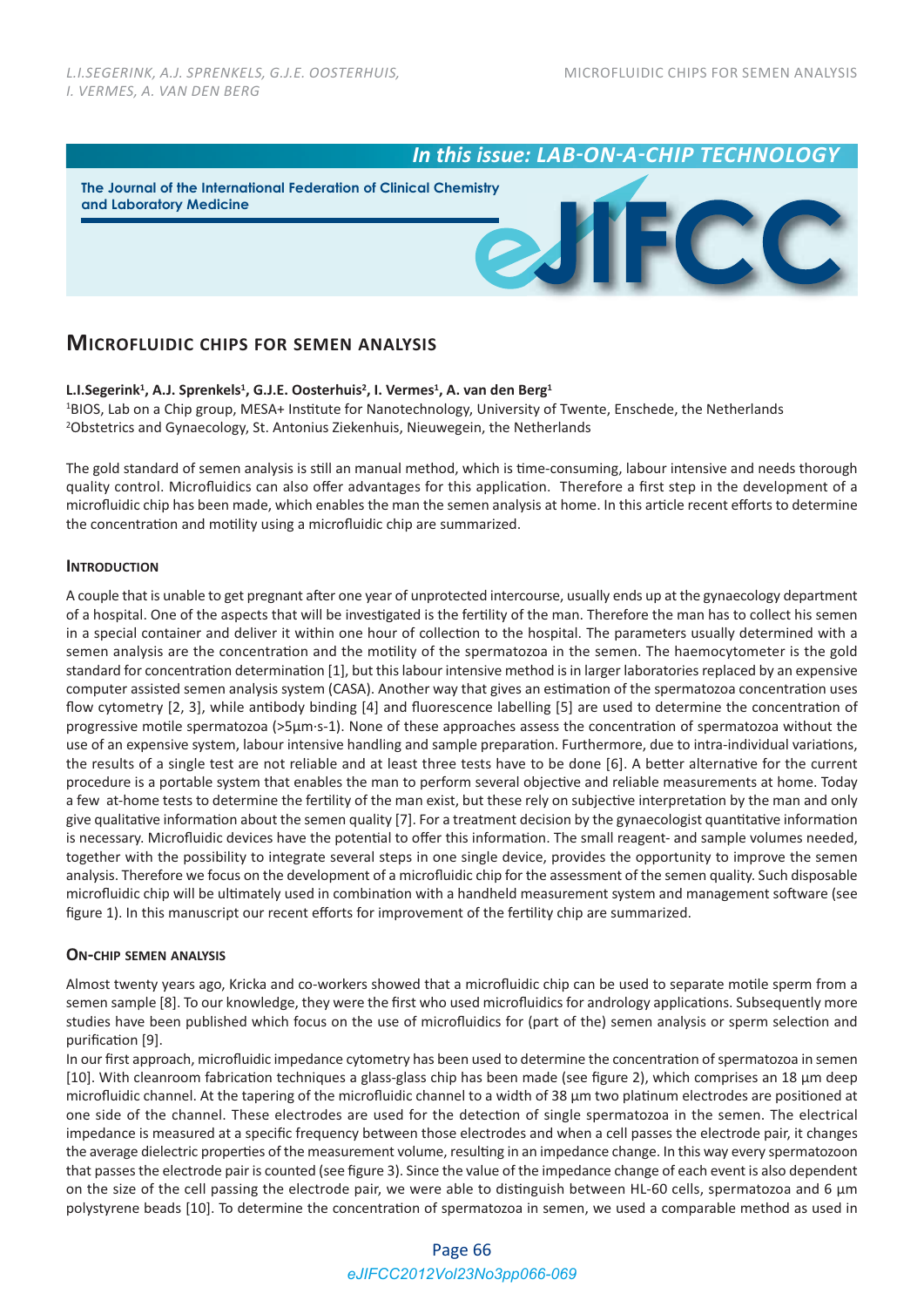

#### **Figure 1**

An artistic impression of the fertility chip. It consists of a handheld system, microfluidic chip and software.



#### **Figure 2**

An example of the microfluidic chip and in the inset a microscopic image of the microchannel with a spermatozoon in it. The two white bars are the electrodes.



#### **Figure 3**

The detection of spermatozoa (red circle) and larger cells (blue square) using electrical impedance measurements. In the electrical impedance signal the passage of these cells can be clearly seen.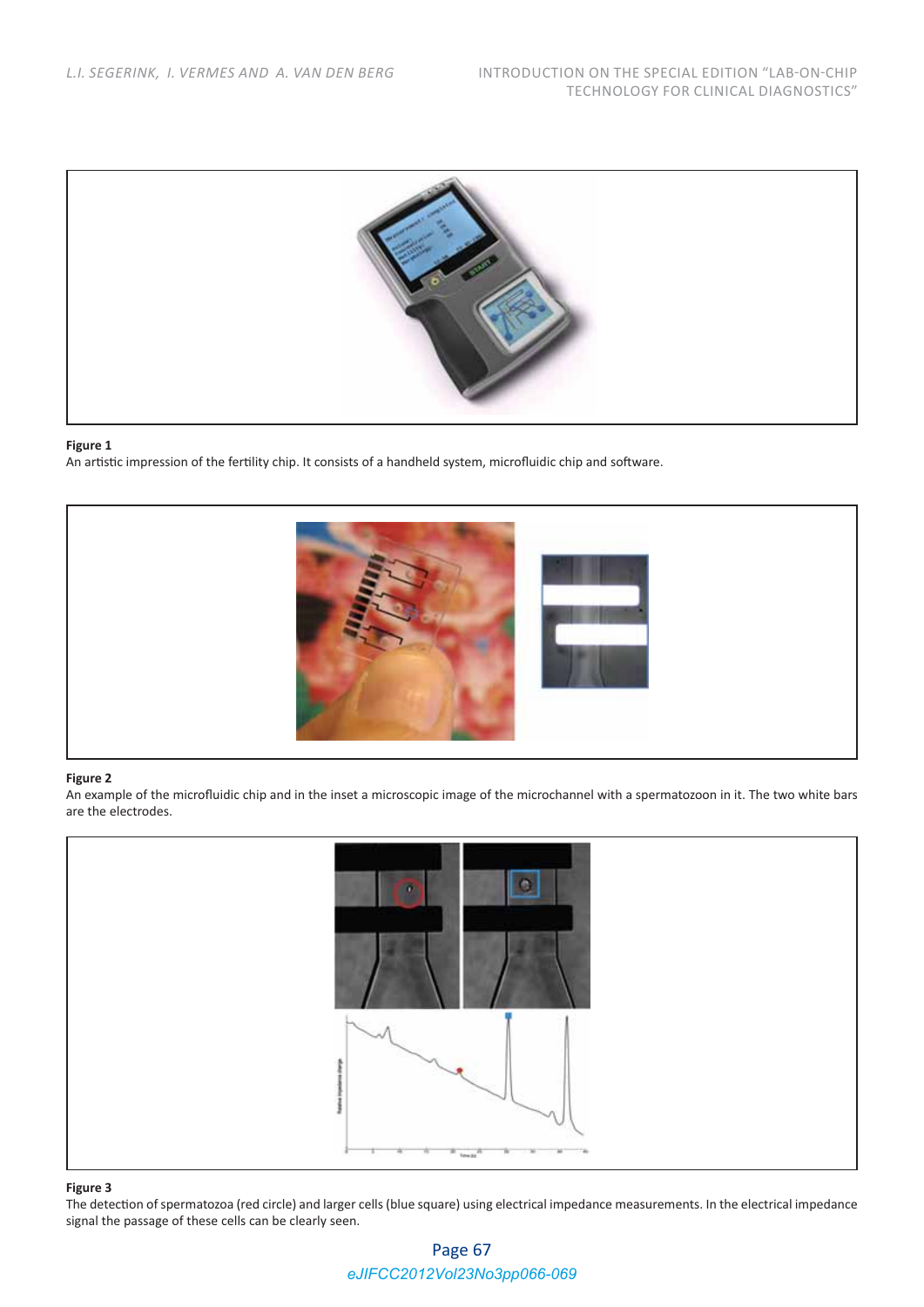conventional flow cytometry. A known concentration of polystyrene beads was added to the semen sample and by flowing them through the chip by means of applying a hydrostatic pressure, we showed that we were able to determine the spermatozoa concentration of boar semen in the range from  $2.10^6$  to  $60.10^6$  mL<sup>-1</sup> [10].

Another parameter that is important to assess the semen quality is the motility of the spermatozoa. For the purification of the 'best' spermatozoa out of a semen sample for assisted reproductive technologies (e.g. in‐vitro fertilisation, intracytoplasmic sperm injection) Cho and co-workers developed a microfluidic approach [11, 12]. In this approach two microchannels combine to one separation channel, where the two laminar flows from both channels join. Only motile spermatozoa have the ability to cross the flow barrier and will end up in the other channel, thereby creating a sample of spermatozoa with sufficient motility for further use. For the determination of the motility we use the same principle as mentioned before and we combine this with the electrical detection of spermatozoa at the two outlet channels (see figure 4). The detection of the spermatozoa in both outlet channels is done with the same configuration as used for determining the concentration on‐chip. We propose a new model for the determination of the separation efficiency of motile spermatozoa from the semen sample [9] and compare these simulated results with experimental data, which shows a good agreement. In this way we were able to distinguish between samples with motile and immotile spermatozoa.

### **CONCLUSION AND FUTURE PERSPECTIVES**

Parameters of the semen quality that are normally determined in the hospital laboratory can be measured with microfluidic devices in an objective way making point‐of‐care diagnostics possible. With microfluidic devices a shift toward at‐home analysis can be made, thereby reducing the costs and making it more patient friendly. Additionally, more measurements can be performed over a period of time such that a better statement of the semen quality is obtained. This information can lead to a better treatment decision of the gynaecologist, thereby improving the care of the couple that is childless by default.

# **ACKNOWLEDGEMENTS**

This research is supported by the Dutch Technology Foundation STW, which is an applied science division of NWO, and the Technology Program of the Ministry of Economic Affairs. The chip fabrication by Johan Bomer and Lennart de Vreede are gratefully acknowledged.



#### **Figure 4**

The LOC device that was used for the motility determination. It consists of two parts: separation and detection. In the 5 mm long, 18 µm deep separation channel the motile spermatozoa are able to cross the laminar flow barrier (---) and arrive in outlet 2, while the immotile cannot cross and end up in outlet 1. At both detection regions the cells are counted using electrical impedance measurement [9].